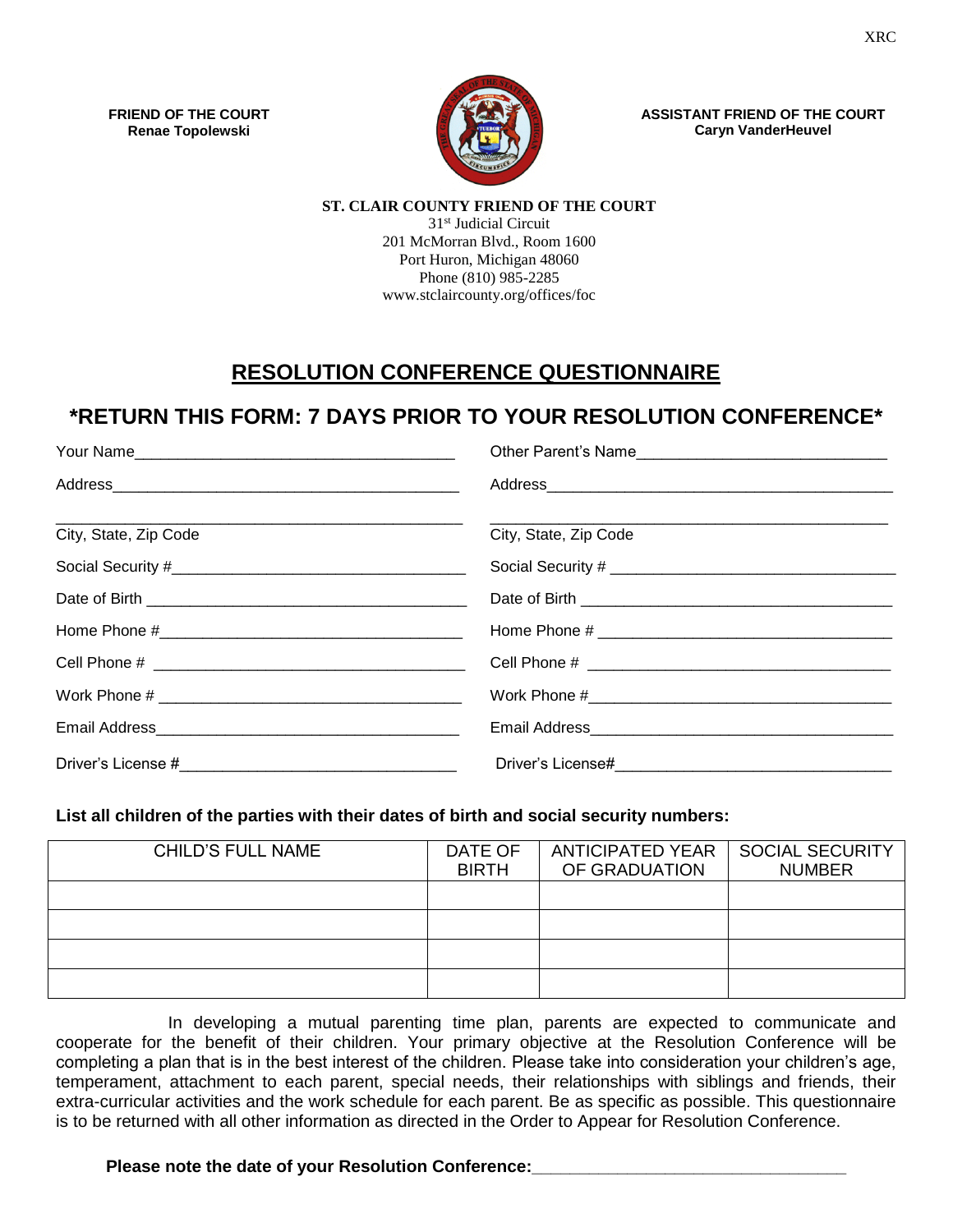**PROPOSED WEEKLY PARENTING TIME**: These are times during the weekdays from Monday morning at 8:00 am to Friday evening at 6pm. Please consider school schedules, works schedules and activities.

Mother:

Father:

**WEEKEND PARENTING TIME**: These are times from Friday at 6:00 pm to Sunday 6:00 pm. You may agree to extend the weekend schedule until Monday 8:00am.

Mother:

Father:

**SUMMER PARENTING TIME**: This is the summer break schedule followed by the school that the children attend. This period begins the day school recess begins and ends the night before school resumes.

Mother:

Father:

**HOLIDAY PARENTING TIME:** Holidays recognized are Easter/Spring Break, Mother's Day, Memorial Day, Father's Day, July 4<sup>th</sup>, Labor Day, Thanksgiving and Christmas Break.

Mother:

Father:

**OTHER:** You may include any other parenting times or provisions that you believe will be in the best interest of your child(ren). This may include issues of transportation, school, extra-curricular activities, telephone contact, etc.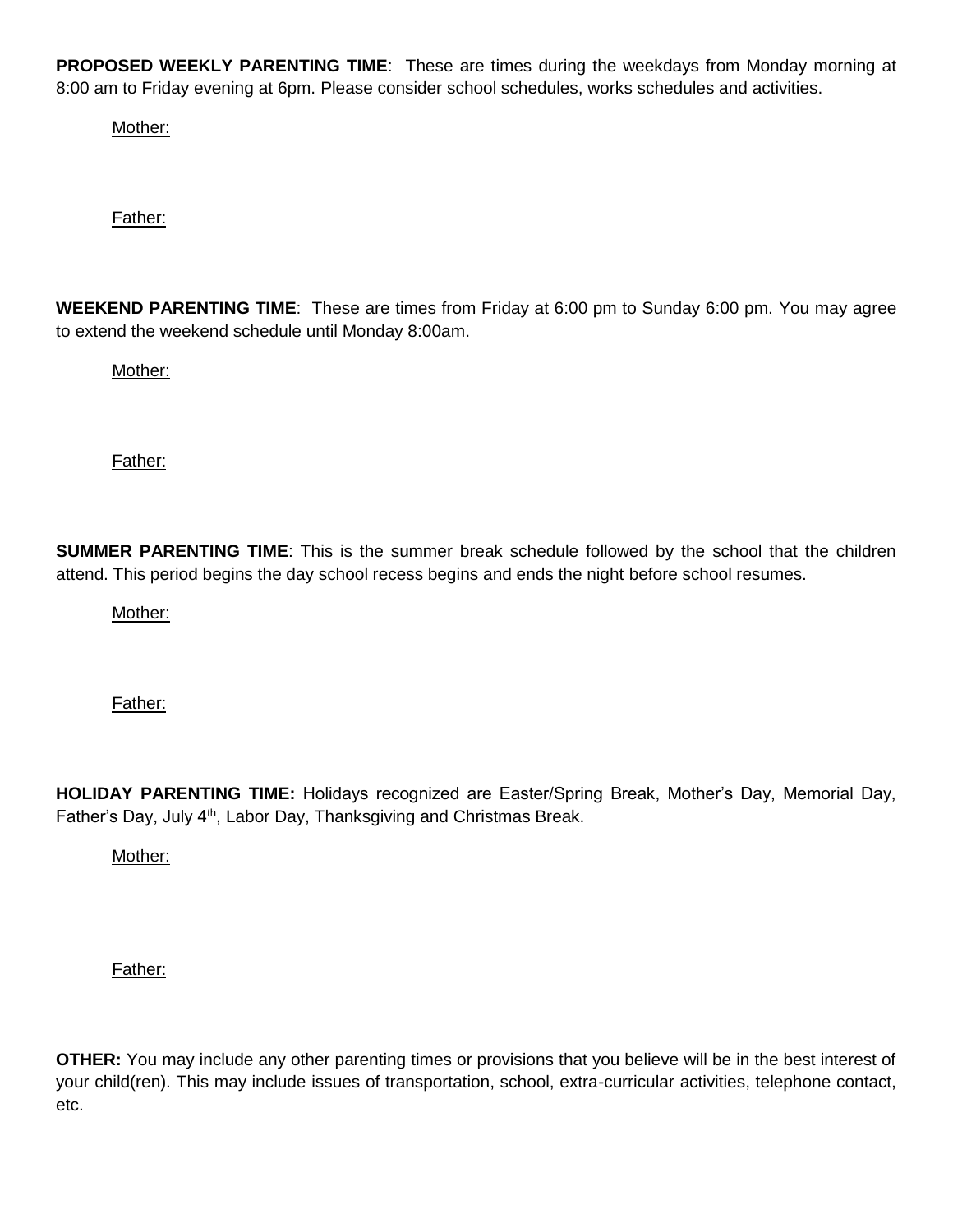## **WORK SCHEDULE**: What is your work schedule? Please list your starting time and ending time.

| <b>Monday</b> | Tuesday | Wednesday | <b>Thursday</b> | <b>Friday</b> | <b>Saturday</b> | <b>Sunday</b> |
|---------------|---------|-----------|-----------------|---------------|-----------------|---------------|
|               |         |           |                 |               |                 |               |
|               |         |           |                 |               |                 |               |
|               |         |           |                 |               |                 |               |

## **The Court must consider the following**:

| Have you or the other party ever been charged with Domestic Violence? $\Box$ YES $\Box$ NO (if yes explain |  |
|------------------------------------------------------------------------------------------------------------|--|
| below)                                                                                                     |  |

| Have you or the other party ever been granted or served a Personal Protection Order? $\Box$ YES $\Box$ NO (if yes |  |
|-------------------------------------------------------------------------------------------------------------------|--|
| explain below)                                                                                                    |  |

| Have you or the other party ever been investigated by Protective Services? $\Box$ YES $\Box$ NO (if yes explain |  |  |
|-----------------------------------------------------------------------------------------------------------------|--|--|
| below)                                                                                                          |  |  |

| Is Protective Services currently involved with your family? $\Box$ YES $\Box$ NO (if yes explain below) |  |  |
|---------------------------------------------------------------------------------------------------------|--|--|
|---------------------------------------------------------------------------------------------------------|--|--|

**FINANCIAL:** At least 7 days prior to your Resolution Conference, please return copies of the following items along with this questionnaire.

- 1. **Your W-2 or 1099 form for the prior year.**
- 2. **Your last 3 paystubs.**
- 3. **If self-employed; copies of the last three years of income tax returns or a three-year certified statement of earnings from an accountant.**
- 4. **If you are unemployed, proof of your unemployment benefits.**
- 5. **If you have medical/mental disabilities preventing you from working, verification from Physician and/or Award Letter for Social Security Disability or SSI.**
- 6. **If you are claiming child care costs, please submit written verification signed by your child care provider. Including the rate for the school year and rate for the summer months.**